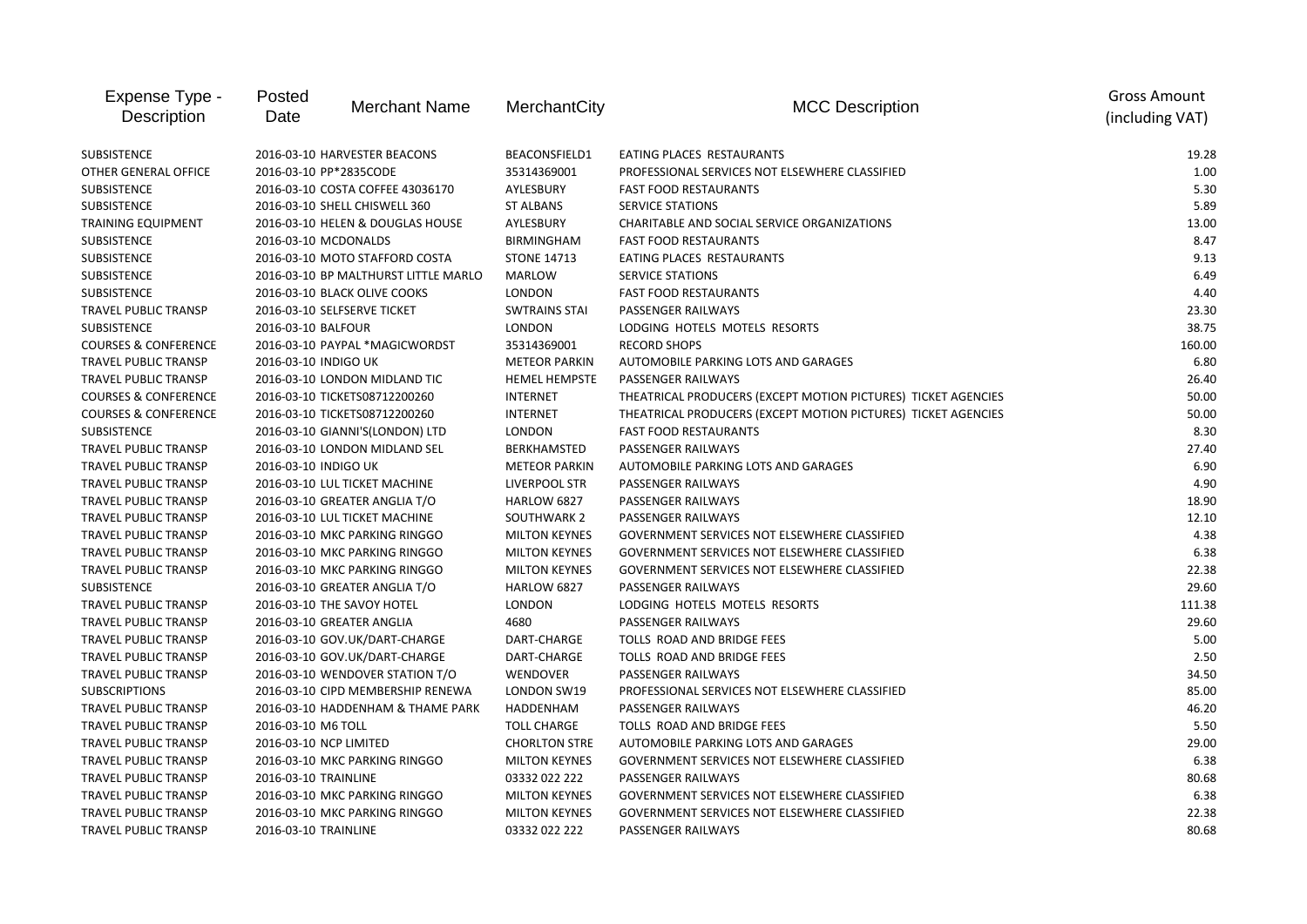| SUBSISTENCE          | 2016-03-10 HIXTER                 | LONDON SE1           | EATING PLACES RESTAURANTS                             | 33.07  |
|----------------------|-----------------------------------|----------------------|-------------------------------------------------------|--------|
| TRAVEL PUBLIC TRANSP | 2016-03-10 MKC PARKING RINGGO     | <b>MILTON KEYNES</b> | GOVERNMENT SERVICES NOT ELSEWHERE CLASSIFIED          | 10.38  |
| TRAVEL PUBLIC TRANSP | 2016-03-10 MKC PARKING RINGGO     | <b>MILTON KEYNES</b> | GOVERNMENT SERVICES NOT ELSEWHERE CLASSIFIED          | 10.38  |
| SUBSISTENCE          | 2016-03-10 WAVENDON ARMS          | <b>MILTON KEYNES</b> | EATING PLACES RESTAURANTS                             | 47.10  |
| SUBSISTENCE          | 2016-03-10 THE SWAN INN           | <b>MILTON KEYNES</b> | EATING PLACES RESTAURANTS                             | 80.30  |
| TRAVEL PUBLIC TRANSP | 2016-03-10 TRAINLINE              | 03332 022 222        | <b>PASSENGER RAILWAYS</b>                             | 76.40  |
| TRAVEL PUBLIC TRANSP | 2016-03-10 MKC PARKING RINGGO     | <b>MILTON KEYNES</b> | GOVERNMENT SERVICES NOT ELSEWHERE CLASSIFIED          | 2.28   |
| TRAVEL PUBLIC TRANSP | 2016-03-10 INDIGO UK              | <b>METEOR PARKIN</b> | AUTOMOBILE PARKING LOTS AND GARAGES                   | 6.70   |
| TRAVEL PUBLIC TRANSP | 2016-03-10 LONDON MIDLAND SEL     | BERKHAMSTED          | <b>PASSENGER RAILWAYS</b>                             | 27.40  |
| TRAVEL PUBLIC TRANSP | 2016-03-10 INDIGO UK              | <b>METEOR PARKIN</b> | AUTOMOBILE PARKING LOTS AND GARAGES                   | 6.70   |
| TRAVEL PUBLIC TRANSP | 2016-03-10 LONDON MIDLAND SEL     | <b>BERKHAMSTED</b>   | PASSENGER RAILWAYS                                    | 27.40  |
| TRAVEL PUBLIC TRANSP | 2016-03-10 INTU MIDSUMMER         | <b>LONDON</b>        | AUTOMOBILE PARKING LOTS AND GARAGES                   | 10.00  |
| TRAVEL PUBLIC TRANSP | 2016-03-10 NCP LIMITED            | <b>CHORLTON STRE</b> | AUTOMOBILE PARKING LOTS AND GARAGES                   | 36.00  |
| SUBSISTENCE          | 2016-03-10 PREMIER INN 44533710   | <b>MANCHESTER</b>    | <b>PREMIER INN</b>                                    | 106.99 |
| TRAVEL PUBLIC TRANSP | 2016-03-10 CITIPARK - DALE STREET | <b>MANCHESTER</b>    | AUTOMOBILE PARKING LOTS AND GARAGES                   | 8.50   |
| TRAVEL PUBLIC TRANSP | 2016-03-10 SELFSERVE TICKET       | <b>SWTRAINS WIND</b> | PASSENGER RAILWAYS                                    | 20.70  |
| TRAVEL PUBLIC TRANSP | 2016-03-10 SELFSERVE TICKET       | <b>SWTRAINS WIND</b> | PASSENGER RAILWAYS                                    | 26.30  |
| SUBSISTENCE          | 2016-03-10 CAPITA BUS SVS-MOTO    | <b>LONDON</b>        | <b>GOVERNMENT SERVICES NOT ELSEWHERE CLASSIFIED</b>   | 180.00 |
| TRAVEL PUBLIC TRANSP | 2016-03-10 TICKETOFFICESALE       | <b>SWTRAINS WIND</b> | PASSENGER RAILWAYS                                    | 20.70  |
| TRAVEL PUBLIC TRANSP | 2016-03-10 OYSTER AUTOTOPUP       | 0343 2221234         | PASSENGER RAILWAYS                                    | 40.00  |
| TRAVEL PUBLIC TRANSP | 2016-03-10 OYSTER AUTOTOPUP       | 0343 2221234         | PASSENGER RAILWAYS                                    | 40.00  |
| TRAVEL PUBLIC TRANSP | 2016-03-10 OYSTER AUTOTOPUP       | 0343 2221234         | PASSENGER RAILWAYS                                    | 40.00  |
| TRAVEL PUBLIC TRANSP | 2016-03-10 OYSTER AUTOTOPUP       | 0343 2221234         | PASSENGER RAILWAYS                                    | 40.00  |
| TRAVEL PUBLIC TRANSP | 2016-03-10 OYSTER AUTOTOPUP       | 0343 2221234         | PASSENGER RAILWAYS                                    | 40.00  |
| SUBSISTENCE          | 2016-03-10 RAVELLO                | <b>LONDON</b>        | <b>FAST FOOD RESTAURANTS</b>                          | 9.24   |
| SUBSISTENCE          | 2016-03-10 DOMINOS PIZZA 28091    | AYLESBURY            | <b>FAST FOOD RESTAURANTS</b>                          | 69.43  |
| SUBSISTENCE          | 2016-03-10 HOLIDAY INN            | <b>SHROPSHIRE</b>    | LODGING HOTELS MOTELS RESORTS                         | 286.60 |
| SUBSISTENCE          | 2016-03-10 TESCO STORES 5747      | <b>OLNEY</b>         | <b>GROCERY STORES SUPERMARKETS</b>                    | 11.78  |
| OPERATIONAL EQUIP    | 2016-03-10 WICKES                 | AYLESBURY            | LUMBER AND BUILDING MATERIALS STORES                  | 19.98  |
| OPERATIONAL EQUIP    | 2016-03-10 Amazon UK Marketplace  | 800-279-6620         | MISCELLANEOUS AND RETAIL STORES                       | 29.98  |
| OPERATIONAL EQUIP    | 2016-03-10 Amazon UK Marketplace  | 800-279-6620         | MISCELLANEOUS AND RETAIL STORES                       | 170.46 |
| OPERATIONAL EQUIP    | 2016-03-10 Amazon UK Retail       | AMAZON.CO.UK         | ALL OTHER DIRECT MARKETERS                            | 24.95  |
| TRAVEL PUBLIC TRANSP | 2016-03-10 INTU MIDSUMMER         | <b>LONDON</b>        | AUTOMOBILE PARKING LOTS AND GARAGES                   | 10.00  |
| TRAVEL PUBLIC TRANSP | 2016-03-10 INDIGO UK              | <b>METEOR PARKIN</b> | AUTOMOBILE PARKING LOTS AND GARAGES                   | 10.50  |
| TRAVEL PUBLIC TRANSP | 2016-03-10 LONDON MIDLAND TIC     | <b>MILTON KEYNES</b> | <b>PASSENGER RAILWAYS</b>                             | 43.90  |
| #N/A                 | 2016-03-10 B & Q                  | AYLESBURY A          | LUMBER AND BUILDING MATERIALS STORES                  | 137.08 |
| #N/A                 | 2016-03-10 B & Q                  | <b>AYLESBURY A</b>   | LUMBER AND BUILDING MATERIALS STORES                  | 11.55  |
| REPAIRS & MAINTENANC | 2016-03-10 CURRYS ONLINE          | <b>HEMEL HEMPSTE</b> | <b>ELECTRONIC SALES</b>                               | 214.98 |
| TELEPHONES           | 2016-03-10 PAYPAL *KIKATEK LTD    | 35314369001          | <b>ELECTRONIC SALES</b>                               | 138.25 |
| <b>TELEPHONES</b>    | 2016-03-10 Amazon UK Marketplace  | 800-279-6620         | <b>BOOK STORES</b>                                    | 20.85  |
| <b>TELEPHONES</b>    | 2016-03-10 PAYPAL *NISHARDWARE    | 35314369001          | TELECOMMUNICATION EQUIPMENT INCLUDING TELEPHONE SALES | 64.00  |
| TRAVEL PUBLIC TRANSP | 2016-03-10 TSGN                   | <b>HITCHIN</b>       | PASSENGER RAILWAYS                                    | 33.30  |
| SUBSISTENCE          | 2016-03-10 YE OLDE SWAN           |                      | WOUGHTON ON T EATING PLACES RESTAURANTS               | 63.12  |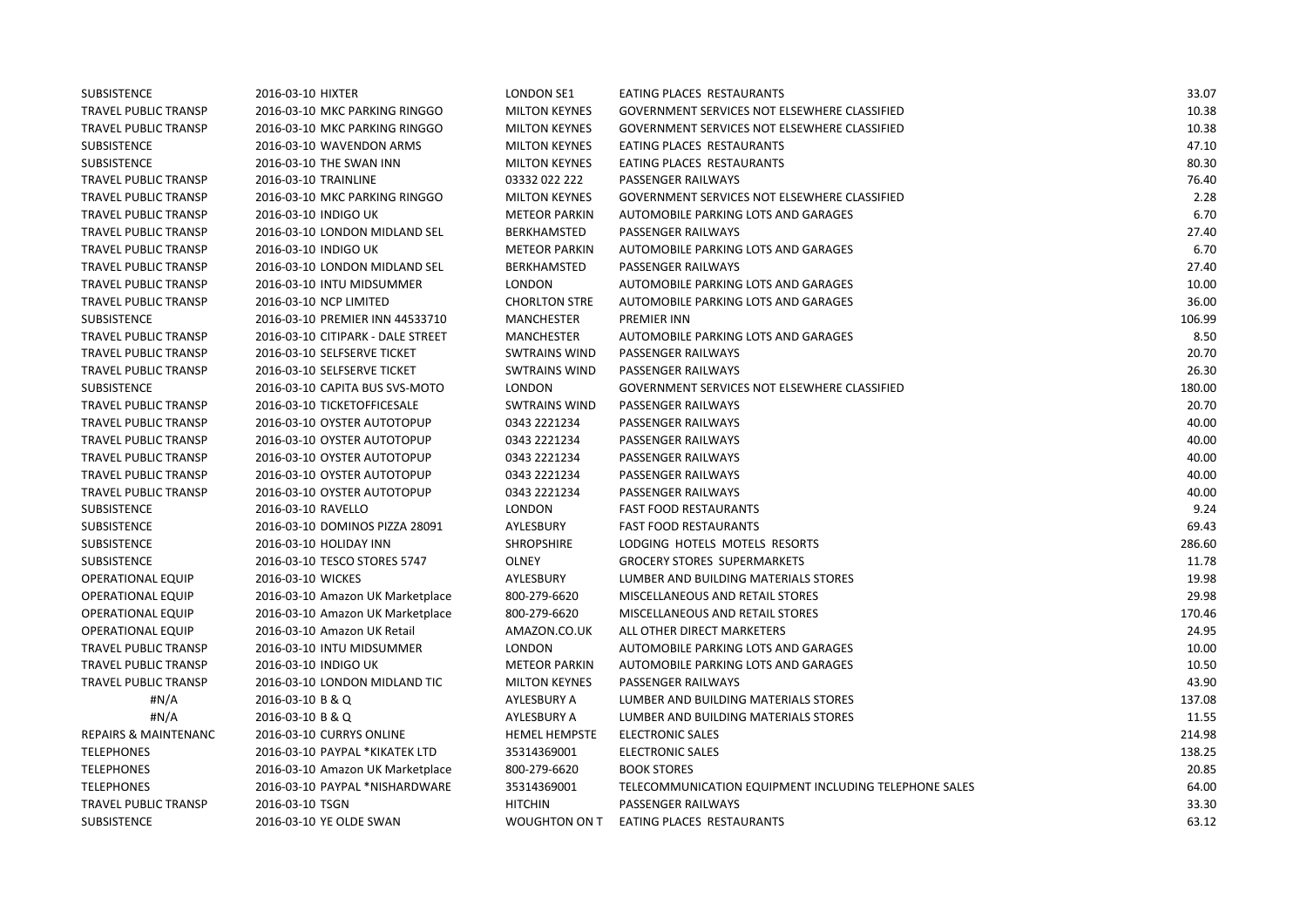| <b>COURSES &amp; CONFERENCE</b> | 2016-03-10 BRAKE                  | HUDDERSFIELD         | CHARITABLE AND SOCIAL SERVICE ORGANIZATIONS                      | 144.00 |
|---------------------------------|-----------------------------------|----------------------|------------------------------------------------------------------|--------|
| <b>TRAVEL PUBLIC TRANSP</b>     | 2016-03-10 SOUTHEASTERN WEB       | LONDON               | PASSENGER RAILWAYS                                               | 96.80  |
| <b>OPERATIONAL EQUIP</b>        | 2016-03-10 Amazon UK Retail       | AMAZON.CO.UK         | ALL OTHER DIRECT MARKETERS                                       | 129.00 |
| MILEAGE AND LUMP SUM            | 2016-03-10 INTU MIDSUMMER         | LONDON               | AUTOMOBILE PARKING LOTS AND GARAGES                              | 3.00   |
| PROFESSIONAL SUBS               | 2016-03-10 WWW.CIPFA.ORG.UK       | LONDON WC2N          | MEMBERSHIP ORGANIZATIONS NOT ELSEWHERE CLASSIFIED                | 100.00 |
| SUBSISTENCE                     | 2016-03-10 WM MORRISONS           | LEIGHTON BUZZ        | <b>GROCERY STORES SUPERMARKETS</b>                               | 12.70  |
| SUBSISTENCE                     | 2016-03-10 CAFFE NERO             | <b>EUSTON STATIO</b> | EATING PLACES RESTAURANTS                                        | 6.55   |
| SUBSISTENCE                     | 2016-03-10 RAVELLO                | <b>LONDON</b>        | <b>FAST FOOD RESTAURANTS</b>                                     | 6.97   |
| SUBSISTENCE                     | 2016-03-10 PRET A MANGER          | <b>EUSTON STATIO</b> | EATING PLACES RESTAURANTS                                        | 6.14   |
| SUBSISTENCE                     | 2016-03-10 COSTA COFFEE           | <b>MILTON KEYNES</b> | <b>FAST FOOD RESTAURANTS</b>                                     | 2.50   |
| SUBSISTENCE                     | 2016-03-10 CAFFE NERO             | <b>EUSTON STATIO</b> | EATING PLACES RESTAURANTS                                        | 5.65   |
| SUBSISTENCE                     | 2016-03-10 WASABI WATERLOO STATIO | LONDON               | EATING PLACES RESTAURANTS                                        | 7.58   |
| SUBSISTENCE                     | 2016-03-10 THE NATURAL KITCHEN    | LONDON SE1           | EATING PLACES RESTAURANTS                                        | 2.50   |
| SUBSISTENCE                     | 2016-03-10 THE NATURAL KITCHEN    | <b>LONDON SE1</b>    | EATING PLACES RESTAURANTS                                        | 9.25   |
| SUBSISTENCE                     | 2016-03-10 CAFFE NERO             | <b>MARSHAM ST</b>    | EATING PLACES RESTAURANTS                                        | 4.90   |
| SUBSISTENCE                     | 2016-03-10 PRET A MANGER          | <b>EUSTON STATIO</b> | EATING PLACES RESTAURANTS                                        | 3.65   |
| SUBSISTENCE                     | 2016-03-10 OXFORD PEARTREE STARBU | <b>OXFORD</b>        | MISC FOOD STORES-SPECIALITY CONVENIENCE MARKETS VENDING MACHINES | 14.10  |
| SUBSISTENCE                     | 2016-03-10 AMT COFFEE             | OXFORD 28            | EATING PLACES RESTAURANTS                                        | 3.80   |
| SUBSISTENCE                     | 2016-03-10 STARBUCKS NEW MARKET   | NEWMARKET            | MISC FOOD STORES-SPECIALITY CONVENIENCE MARKETS VENDING MACHINES | 7.90   |
| SUBSISTENCE                     | 2016-03-10 CAFFE NERO             | <b>EUSTON STATIO</b> | EATING PLACES RESTAURANTS                                        | 4.70   |
| SUBSISTENCE                     | 2016-03-10 CAFFE NERO             | <b>VICTORIA HOF</b>  | EATING PLACES RESTAURANTS                                        | 2.45   |
| SUBSISTENCE                     | 2016-03-10 PRET A MANGER          | 40 HOLBORN VI        | EATING PLACES RESTAURANTS                                        | 7.30   |
| SUBSISTENCE                     | 2016-03-10 PRET A MANGER          | <b>40 HOLBORN VI</b> | EATING PLACES RESTAURANTS                                        | 6.45   |
| SPARES FOR RED FLEET            | 2016-03-10 HOPESPARE              | AYLESBURY            | INDUSTRIAL SUPPLIES NOT ELSEWHERE CLASSI                         | 90.73  |
| <b>SPARES LEASE CARS</b>        | 2016-03-10 WWW.TOOLSTATION.COM    | <b>CC STAT</b>       | <b>HARDWARE STORES</b>                                           | 12.49  |
| SPARES FOR RED FLEET            | 2016-03-10 HOPESPARE              | AYLESBURY            | INDUSTRIAL SUPPLIES NOT ELSEWHERE CLASSI                         | 30.59  |
| SPARES FOR RED FLEET            | 2016-03-10 WWW.BARLOWTRAILERS.CO. | INTERNET             | TRUCK AND UTILITY TRAILER RENTAL                                 | 22.94  |
| <b>SPARES FOR RED FLEET</b>     | 2016-03-10 HOPESPARE              | AYLESBURY            | INDUSTRIAL SUPPLIES NOT ELSEWHERE CLASSI                         | 88.99  |
| SPARES FOR RED FLEET            | 2016-03-10 HOPESPARE              | AYLESBURY            | INDUSTRIAL SUPPLIES NOT ELSEWHERE CLASSI                         | 14.64  |
| SPARES FOR RED FLEET            | 2016-03-10 HOPESPARE              | AYLESBURY            | INDUSTRIAL SUPPLIES NOT ELSEWHERE CLASSI                         | 132.00 |
| <b>SPARES FOR RED FLEET</b>     | 2016-03-10 HOPESPARE              | AYLESBURY            | INDUSTRIAL SUPPLIES NOT ELSEWHERE CLASSI                         | 73.20  |
| <b>CAR LEASING</b>              | 2016-03-10 WWW.DVLA.GOV.UK        | <b>VEHICLE LICEN</b> | <b>GOVERNMENT SERVICES NOT ELSEWHERE CLASSIFIED</b>              | 227.50 |
| <b>SPARES FOR RED FLEET</b>     | 2016-03-10 WWW.SGS-ENGINEERING.CO | <b>INTERNET</b>      | ENGINEERING ARCHITECTURAL AND SURVEYING SERVICES                 | 20.40  |
| <b>CAR LEASING</b>              | 2016-03-10 WWW.DVLA.GOV.UK        | <b>VEHICLE LICEN</b> | GOVERNMENT SERVICES NOT ELSEWHERE CLASSIFIED                     | 227.50 |
| SPARES FOR RED FLEET            | 2016-03-10 WWW.SGS-ENGINEERING.CO | <b>INTERNET</b>      | ENGINEERING ARCHITECTURAL AND SURVEYING SERVICES                 | 32.75  |
| PROTECTIVE CLOTHING             | 2016-03-10 SCREWFIX DIRECT        | YEOVIL               | LUMBER AND BUILDING MATERIALS STORES                             | 39.98  |
| <b>SPARES FOR RED FLEET</b>     | 2016-03-10 HOPESPARE              | AYLESBURY            | INDUSTRIAL SUPPLIES NOT ELSEWHERE CLASSI                         | 112.55 |
| SPARES FOR RED FLEET            | 2016-03-10 HOPESPARE              | AYLESBURY            | INDUSTRIAL SUPPLIES NOT ELSEWHERE CLASSI                         | 3.30   |
| <b>OPERATIONAL EQUIP</b>        | 2016-03-10 PUBLICITY PENS         | <b>BOSTON</b>        | STATIONARY OFFICE AND SCHOOL SUPPLY STORES                       | 170.40 |
| <b>OPERATIONAL EQUIP</b>        | 2016-03-10 FERNOUKLIMI            | 44127485199          | MEDICAL SERVICES & HEALTH PRACTITIONERS NOT ELSEWHERE CLASSIFED  | 722.33 |
| <b>TRAINING EQUIPMENT</b>       | 2016-03-10 TW COMMUNICATIONS      | <b>MANCHESTER</b>    | TELECOMMUNICATION EQUIPMENT INCLUDING TELEPHONE SALES            | 136.85 |
| <b>COURSES &amp; CONFERENCE</b> | 2016-03-10 EASYJET 000EQ7VQFC     | LUTON BEDS           | <b>EASYJET</b>                                                   | 94.80  |
| <b>OPERATIONAL EQUIP</b>        | 2016-03-10 ASPLI SAFETY EQUIP     | LEEDS                | LUMBER AND BUILDING MATERIALS STORES                             | 852.60 |